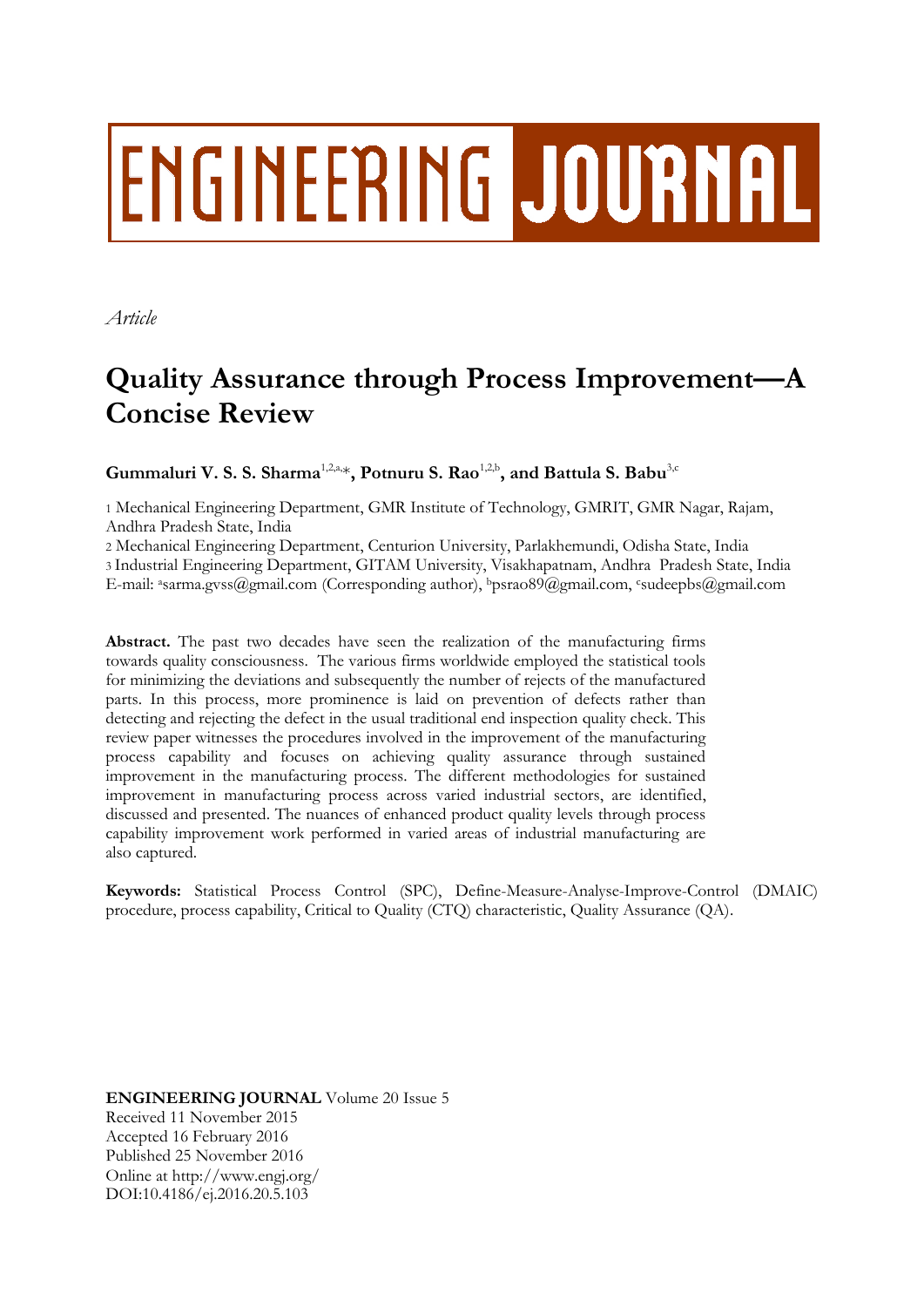#### **1. Introduction**

With increasing customer demands, the thrust on the quality products for low costs has become the call of the hour. This is achievable only by reducing the number of manufacturing process rejections at first hand. Apart from this, to sustain the competition, the manufacturing firms must curtail the defects at the very first instance by standardizing the production set-up changeover procedures. Many firms focused on process improvements and curtailed down the process rejections. Hence, emphasis is laid on greater process control through mapping the critical to quality characteristics onto the process monitoring charts. An attempt has been made to capture the finer aspects of the manufacturing process improvements over the recent times.

The structure of this paper is elaborated as follows. The paper starts with an introductory note stating the importance of process improvements in quality assurance. The review of various methodologies employed in achieving quality assurance focusing on process improvements forms the main content of the paper. Here, the different methods responsible for the achievements in quality assurance through focused improvement in the manufacturing processes are traced and discussed at length. Finally, the conclusion forms the last part of the paper. The list of references from varied facets of manufacturing are referred in this paper.

#### **2. Methodologies Employed in Achieving Quality Assurance Focusing on Process Improvements**

The quality improvement cycle starts with recognizing the voice of the customer as a part of Quality Function Deployment (QFD) [1] wherein the customer requirements are finally incorporated in the product functional design and reflected in the manufacturing process in the form of critical-to-quality characteristics. To improve the product quality and sustain the fierce competition, the manufacturing firms curtailed down the manufacturing costs. This was possible only through focused improvement in the manufacturing process and closing down the process rejects at the first instance. Continuous improvements in the manufacturing process through the formation of Quality Circles were achieved. The Cross Functional Teams (CFTs) were formed and the end product quality was assured by removing the flaws in the related manufacturing process. Various Quality Assurance (QA) tools and methodologies focusing on the improvements in related manufacturing process were employed. Root cause analysis was performed and the pitfalls in the process parameters were identified and corrective measures were taken. Preventive maintenance was given priority in order to prevent any unexpected shut-downs. Process related issues were given top priority, as it was realized that any kind of sustainable improvement is possible only through improvements in the manufacturing process. Table 1 summarizes the methodologies employed for achieving Quality Assurance through process improvement.

Different methodologies for achieving Quality Assurance through process improvements, are adopted and are discussed as follows. In all the works referred, statistics form a very important aspect in quality improvement [2] particularly in the six sigma DMAIC improvement works [3].

#### **2.1. PCMC (Process Capability Monitoring Chart)**

The Process Capability Monitoring Chart (PCMC) interprets multi-characteristics process capabilities and hence is a useful tool to evaluate the manufacturing process performance [4]. PCMC is an effective and efficient tool for examining the process capabilities of a product of multiple processes. Process capability zone marked on the PCMC checks whether process capabilities satisfy preset level or not. An extension to PCMC is PCMF (process capability monitoring figure) [5] which guides the process engineers in establishing the process parameters for maintaining the process quality. PCMF adopts a color management method where the process monitoring chart is divided into unique color bands for assisting the frontline machine operator in regulating the deviations of Critical-To-Quality characteristic under observation. PCMF also helps the process engineers in predicting the process capability for the subsequent production batch by time series analysis approach.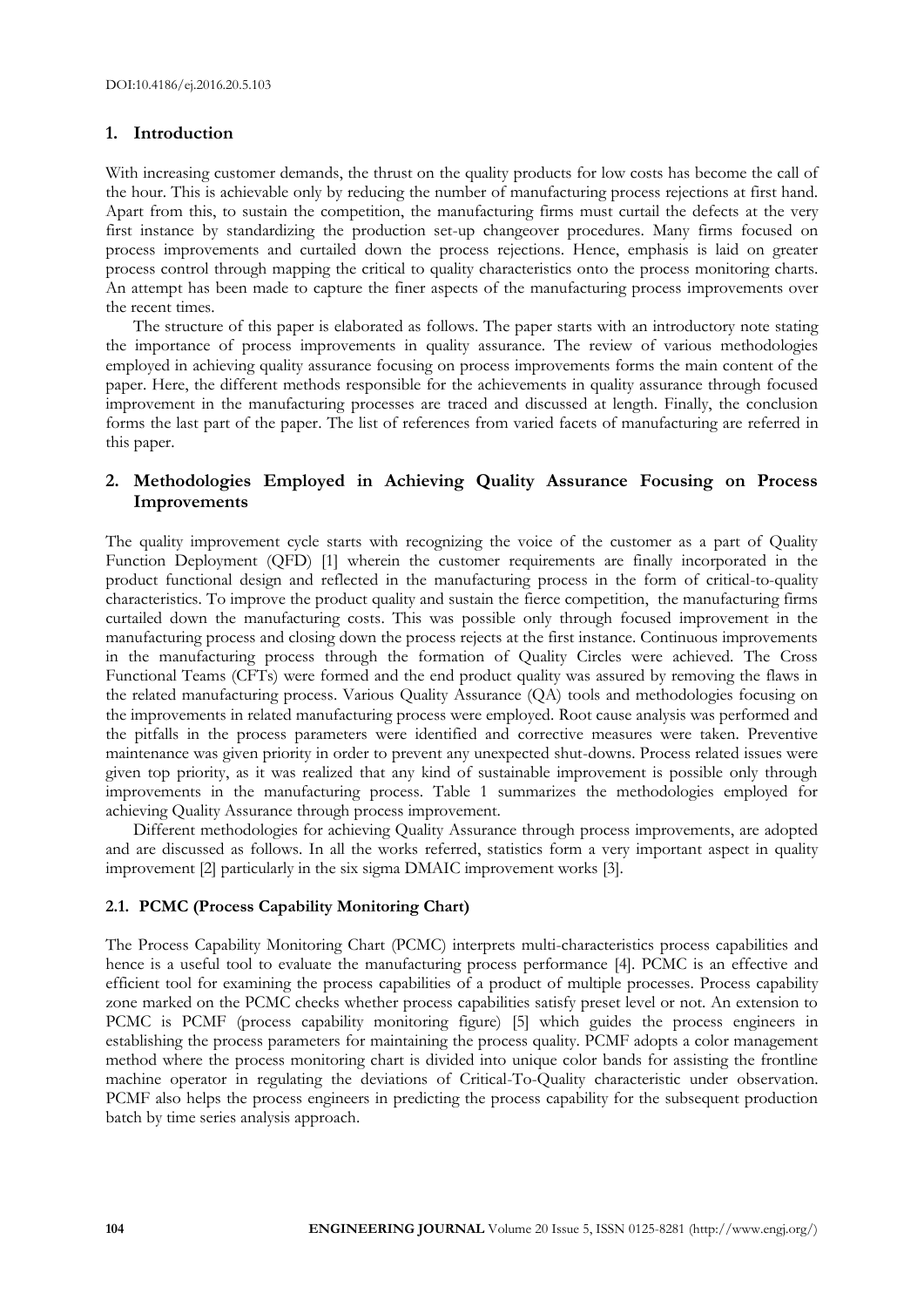| S.<br>No                    | <b>Authors</b>                               | (Process capability monitoring chart)<br><b>PCMC</b> | figure)<br>Process capability monitoring<br><b>PCMF</b> | FMEA (Failure Modes and Effects Analysis) | ANOVA (Analysis of variance) | R and Gage compatibility index<br>$\infty$<br>Gage R | DEA (Data Envelopment Analysis) | RSM (Response Surface Methodology) | SPC (Statistical process Control, X bar R<br>shewart, CUSUM EWMA charts) | Process capability studies of CTQ<br>characteristic | Process capability indices | Quality Function Deployment (QFD) | DoE (Design of Experiments) | <b>DMAIC</b>                 |
|-----------------------------|----------------------------------------------|------------------------------------------------------|---------------------------------------------------------|-------------------------------------------|------------------------------|------------------------------------------------------|---------------------------------|------------------------------------|--------------------------------------------------------------------------|-----------------------------------------------------|----------------------------|-----------------------------------|-----------------------------|------------------------------|
| $\mathbf{1}$                | Schilling (1994)                             |                                                      |                                                         |                                           |                              |                                                      |                                 |                                    | $\checkmark$                                                             |                                                     |                            |                                   |                             |                              |
| $\boldsymbol{2}$            | Locke (1994)                                 |                                                      |                                                         |                                           |                              |                                                      |                                 |                                    | $\checkmark$                                                             |                                                     |                            |                                   |                             |                              |
| 3                           | Chen, Li, Liao (2002)                        |                                                      |                                                         |                                           |                              |                                                      |                                 |                                    |                                                                          | $\checkmark$                                        |                            |                                   |                             |                              |
| $\overline{\mathbf{4}}$     | Lin (2004)                                   |                                                      |                                                         |                                           |                              |                                                      |                                 |                                    |                                                                          | $\checkmark$                                        |                            |                                   | ✓                           | $\checkmark$                 |
| 5                           | Tong, Tsung, Yen (2004)                      |                                                      |                                                         |                                           |                              |                                                      |                                 |                                    |                                                                          |                                                     |                            |                                   | ✓                           | $\checkmark$<br>$\checkmark$ |
| 6                           | Su, Chiang, Chiao (2005)                     |                                                      |                                                         |                                           |                              |                                                      |                                 |                                    | $\checkmark$                                                             |                                                     |                            |                                   |                             |                              |
| $\overline{7}$              | Burlikowska (2005)                           |                                                      |                                                         |                                           |                              |                                                      |                                 |                                    |                                                                          |                                                     |                            |                                   |                             | $\checkmark$                 |
| $\bf 8$<br>$\boldsymbol{9}$ | <b>Hwang</b> (2006)<br>Chen, Yu, Sheu (2006) | ✓                                                    |                                                         |                                           |                              |                                                      |                                 |                                    |                                                                          |                                                     |                            |                                   |                             |                              |
| 10                          | Yu, Sheu, Chen (2006)                        |                                                      | ✓                                                       |                                           |                              |                                                      |                                 |                                    |                                                                          |                                                     |                            |                                   |                             |                              |
| 11                          | Gentili et al. (2006)                        |                                                      |                                                         |                                           |                              |                                                      |                                 |                                    |                                                                          |                                                     |                            |                                   |                             | $\checkmark$                 |
| 12                          | Li, Refaie, Yang (2008)                      |                                                      |                                                         |                                           |                              |                                                      |                                 |                                    |                                                                          |                                                     |                            |                                   |                             | $\checkmark$                 |
| 13                          | Aggogeri, Mazzola (2008)                     |                                                      |                                                         |                                           |                              |                                                      |                                 |                                    |                                                                          |                                                     |                            |                                   |                             | $\checkmark$                 |
| 14                          | Lo, Tsai, Hsieh (2009)                       |                                                      |                                                         |                                           |                              |                                                      |                                 |                                    |                                                                          |                                                     |                            |                                   |                             | $\checkmark$                 |
| 15                          | Wu, Pearn, Kotz (2009)                       |                                                      |                                                         |                                           |                              |                                                      |                                 |                                    |                                                                          |                                                     | $\checkmark$               |                                   |                             |                              |
| 16                          | Chen, Li, Cox (2009)                         |                                                      |                                                         |                                           |                              |                                                      |                                 |                                    |                                                                          | ✔                                                   |                            |                                   | $\checkmark$                |                              |
| 17                          | Kumar, Sosnoski (2009)                       |                                                      |                                                         |                                           |                              |                                                      |                                 |                                    |                                                                          |                                                     |                            |                                   |                             |                              |
| 18                          | <b>Feldner</b> (2009)                        |                                                      |                                                         |                                           |                              |                                                      |                                 |                                    |                                                                          |                                                     |                            |                                   |                             | ✓                            |
| 19                          | Liao, Kang, Lee, Wu (2009)                   |                                                      |                                                         |                                           |                              |                                                      |                                 |                                    |                                                                          | $\blacktriangledown$                                | $\blacktriangledown$       |                                   |                             |                              |
| 20                          | Sokele, Šercer, Godec (2010)                 |                                                      |                                                         |                                           |                              |                                                      |                                 |                                    |                                                                          | $\checkmark$                                        |                            |                                   |                             |                              |
| 21                          | Pepper, Spedding (2010)                      |                                                      |                                                         |                                           |                              |                                                      |                                 |                                    |                                                                          |                                                     |                            |                                   |                             | $\checkmark$                 |
| 22                          | Hoerl and Snee (2010)                        |                                                      |                                                         |                                           |                              |                                                      |                                 |                                    |                                                                          |                                                     |                            |                                   |                             |                              |
| 23                          | Box and Woodall (2011)                       |                                                      |                                                         |                                           |                              |                                                      |                                 |                                    |                                                                          |                                                     |                            |                                   |                             |                              |
| 24                          | Tangjitsitcharoen (2011)                     |                                                      |                                                         |                                           |                              |                                                      |                                 |                                    |                                                                          | $\checkmark$                                        |                            |                                   |                             |                              |
| 25                          | Koc, Agcayazi, Carsley (2011)                |                                                      |                                                         |                                           |                              |                                                      |                                 |                                    |                                                                          |                                                     |                            |                                   | $\checkmark$                |                              |
| 26                          | <b>Singh (2011)</b>                          |                                                      |                                                         |                                           |                              |                                                      |                                 |                                    |                                                                          | $\checkmark$                                        |                            |                                   |                             |                              |
| 27                          | Sahey et al. (2011)                          |                                                      |                                                         |                                           |                              |                                                      |                                 |                                    |                                                                          | $\checkmark$                                        |                            |                                   |                             | $\checkmark$                 |
| 28                          | Jirasettapong and<br>Rojanarowan 2011        |                                                      |                                                         |                                           |                              |                                                      |                                 |                                    |                                                                          |                                                     |                            |                                   |                             |                              |

Table 1. Methodologies employed for achieving Quality Assurance through process improvement.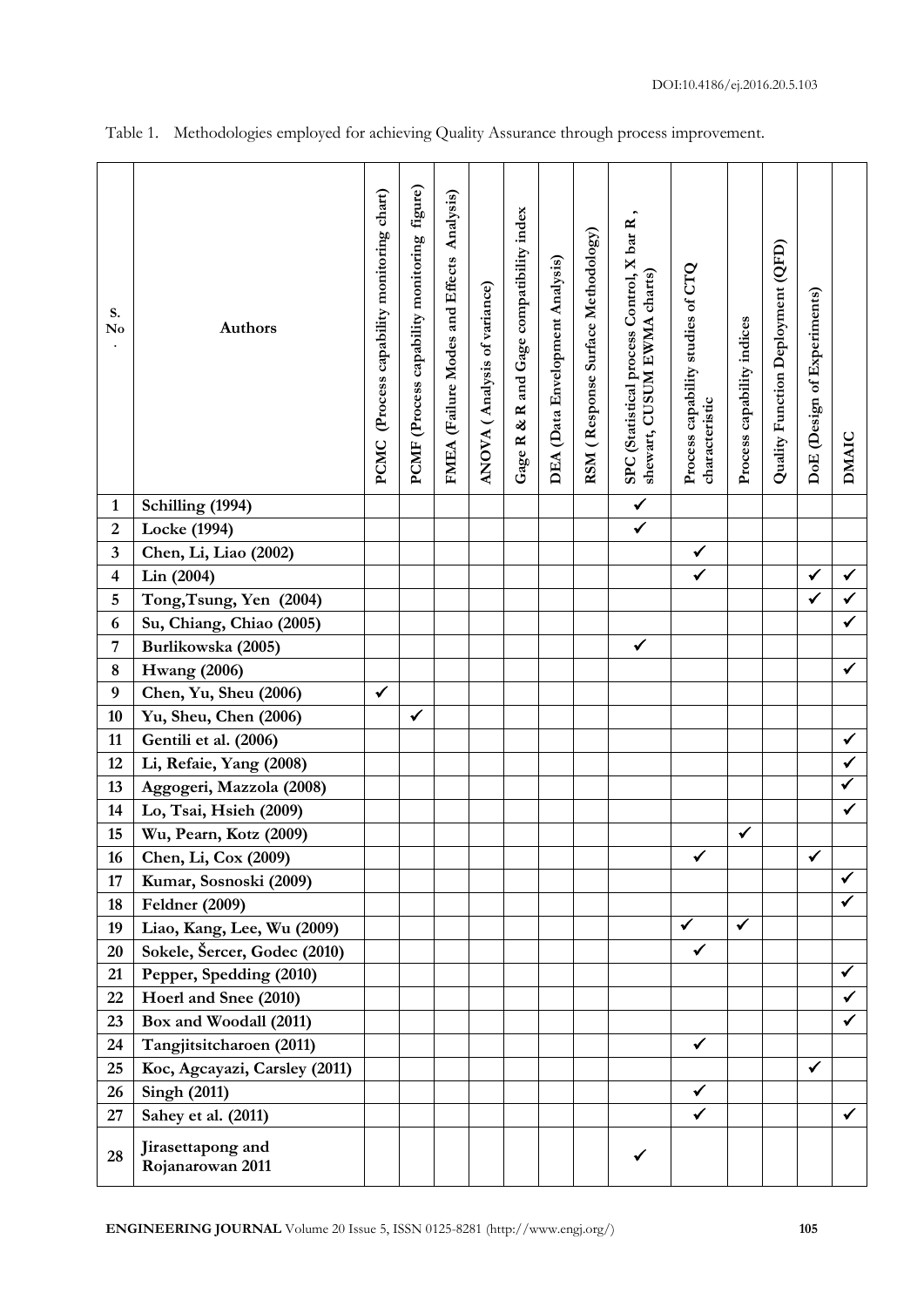| (Process capability monitoring chart)<br>figure)<br>FMEA (Failure Modes and Effects Analysis)<br>R and Gage compatibility index<br>control charts)<br>SPC (Statistical process Control, X bar R<br>RSM (Response Surface Methodology)<br>Process capability monitoring<br>Quality Function Deployment (QFD)<br>DEA (Data Envelopment Analysis)<br>Process capability studies of CTQ<br>ANOVA (Analysis of variance)<br>DoE (Design of Experiments)<br>Shewart, CUSUM, EWMA<br>S.<br>Process capability indices<br><b>Authors</b><br>No.<br>characteristic<br>ళ<br><b>DMAIC</b><br>Gage R<br>PCMC<br><b>PCMF</b><br>$\overline{\checkmark}$<br>$\overline{\checkmark}$<br>Pearn, Hung, Tai, Hou<br>29<br>(2011)<br>Mariappan et al. (2012)<br>30<br>$\checkmark$<br>✓<br>✔<br>$\checkmark$<br>$\checkmark$<br>Lin et al. (2012)<br>31<br>$\checkmark$<br>32<br>Gasparin et al. (2012)<br>Su, Hsiao, Liu (2012)<br>✓<br>33<br>✓<br>34<br>Antony, Gijo, Childe (2012)<br>✓<br>Kaushik, Khanduja, Mittal,<br>35<br>Jaglan (2012)<br>Martowibowo, Wahyudi<br>36<br>✓<br>(2012)<br>✓<br><b>Bilgen, Sen (2012)</b><br>37<br>$\checkmark$<br>$\checkmark$<br>38<br>Chen, Chen, Wang (2012)<br>$\bar{r}$<br>39<br>Tai (2012)<br>٧<br>$\overline{\checkmark}$<br>$\checkmark$<br>Hsu, Pearn, Chuang (2012)<br>40<br>Ebadi, Shahriari (2013)<br>✔<br>41<br>$\checkmark$<br>Lin et al. (2013)<br>42<br>$\checkmark$<br>Chen, Huang, Huang (2013)<br>$\checkmark$<br>$\checkmark$<br>43<br>Kumaravadivel, Natarajan<br>$\checkmark$<br>44<br>$\checkmark$<br>✓<br>(2013)<br>$\checkmark$<br>$\checkmark$<br>$\checkmark$<br>$\checkmark$<br>✓<br>Sharma and Rao (2013)<br>45<br>Oke (2013)<br>46<br>$\checkmark$<br>Kumar, Satsangi, Prajapati<br>47<br>(2013)<br>$\checkmark$<br>48<br>Sharma and Rao (2014)<br>$\checkmark$<br>$\checkmark$<br>$\checkmark$<br>$\checkmark$<br>Ghosh, Maiti (2014)<br>49 |  |  |  |  |  |  |  |  |
|-----------------------------------------------------------------------------------------------------------------------------------------------------------------------------------------------------------------------------------------------------------------------------------------------------------------------------------------------------------------------------------------------------------------------------------------------------------------------------------------------------------------------------------------------------------------------------------------------------------------------------------------------------------------------------------------------------------------------------------------------------------------------------------------------------------------------------------------------------------------------------------------------------------------------------------------------------------------------------------------------------------------------------------------------------------------------------------------------------------------------------------------------------------------------------------------------------------------------------------------------------------------------------------------------------------------------------------------------------------------------------------------------------------------------------------------------------------------------------------------------------------------------------------------------------------------------------------------------------------------------------------------------------------------------------------------------------------------------------------------------------------------------------------------------------------------------------------------------------------------------------------------------|--|--|--|--|--|--|--|--|
|                                                                                                                                                                                                                                                                                                                                                                                                                                                                                                                                                                                                                                                                                                                                                                                                                                                                                                                                                                                                                                                                                                                                                                                                                                                                                                                                                                                                                                                                                                                                                                                                                                                                                                                                                                                                                                                                                               |  |  |  |  |  |  |  |  |
|                                                                                                                                                                                                                                                                                                                                                                                                                                                                                                                                                                                                                                                                                                                                                                                                                                                                                                                                                                                                                                                                                                                                                                                                                                                                                                                                                                                                                                                                                                                                                                                                                                                                                                                                                                                                                                                                                               |  |  |  |  |  |  |  |  |
|                                                                                                                                                                                                                                                                                                                                                                                                                                                                                                                                                                                                                                                                                                                                                                                                                                                                                                                                                                                                                                                                                                                                                                                                                                                                                                                                                                                                                                                                                                                                                                                                                                                                                                                                                                                                                                                                                               |  |  |  |  |  |  |  |  |
|                                                                                                                                                                                                                                                                                                                                                                                                                                                                                                                                                                                                                                                                                                                                                                                                                                                                                                                                                                                                                                                                                                                                                                                                                                                                                                                                                                                                                                                                                                                                                                                                                                                                                                                                                                                                                                                                                               |  |  |  |  |  |  |  |  |
|                                                                                                                                                                                                                                                                                                                                                                                                                                                                                                                                                                                                                                                                                                                                                                                                                                                                                                                                                                                                                                                                                                                                                                                                                                                                                                                                                                                                                                                                                                                                                                                                                                                                                                                                                                                                                                                                                               |  |  |  |  |  |  |  |  |
|                                                                                                                                                                                                                                                                                                                                                                                                                                                                                                                                                                                                                                                                                                                                                                                                                                                                                                                                                                                                                                                                                                                                                                                                                                                                                                                                                                                                                                                                                                                                                                                                                                                                                                                                                                                                                                                                                               |  |  |  |  |  |  |  |  |
|                                                                                                                                                                                                                                                                                                                                                                                                                                                                                                                                                                                                                                                                                                                                                                                                                                                                                                                                                                                                                                                                                                                                                                                                                                                                                                                                                                                                                                                                                                                                                                                                                                                                                                                                                                                                                                                                                               |  |  |  |  |  |  |  |  |
|                                                                                                                                                                                                                                                                                                                                                                                                                                                                                                                                                                                                                                                                                                                                                                                                                                                                                                                                                                                                                                                                                                                                                                                                                                                                                                                                                                                                                                                                                                                                                                                                                                                                                                                                                                                                                                                                                               |  |  |  |  |  |  |  |  |
|                                                                                                                                                                                                                                                                                                                                                                                                                                                                                                                                                                                                                                                                                                                                                                                                                                                                                                                                                                                                                                                                                                                                                                                                                                                                                                                                                                                                                                                                                                                                                                                                                                                                                                                                                                                                                                                                                               |  |  |  |  |  |  |  |  |
|                                                                                                                                                                                                                                                                                                                                                                                                                                                                                                                                                                                                                                                                                                                                                                                                                                                                                                                                                                                                                                                                                                                                                                                                                                                                                                                                                                                                                                                                                                                                                                                                                                                                                                                                                                                                                                                                                               |  |  |  |  |  |  |  |  |
|                                                                                                                                                                                                                                                                                                                                                                                                                                                                                                                                                                                                                                                                                                                                                                                                                                                                                                                                                                                                                                                                                                                                                                                                                                                                                                                                                                                                                                                                                                                                                                                                                                                                                                                                                                                                                                                                                               |  |  |  |  |  |  |  |  |
|                                                                                                                                                                                                                                                                                                                                                                                                                                                                                                                                                                                                                                                                                                                                                                                                                                                                                                                                                                                                                                                                                                                                                                                                                                                                                                                                                                                                                                                                                                                                                                                                                                                                                                                                                                                                                                                                                               |  |  |  |  |  |  |  |  |
|                                                                                                                                                                                                                                                                                                                                                                                                                                                                                                                                                                                                                                                                                                                                                                                                                                                                                                                                                                                                                                                                                                                                                                                                                                                                                                                                                                                                                                                                                                                                                                                                                                                                                                                                                                                                                                                                                               |  |  |  |  |  |  |  |  |
|                                                                                                                                                                                                                                                                                                                                                                                                                                                                                                                                                                                                                                                                                                                                                                                                                                                                                                                                                                                                                                                                                                                                                                                                                                                                                                                                                                                                                                                                                                                                                                                                                                                                                                                                                                                                                                                                                               |  |  |  |  |  |  |  |  |
|                                                                                                                                                                                                                                                                                                                                                                                                                                                                                                                                                                                                                                                                                                                                                                                                                                                                                                                                                                                                                                                                                                                                                                                                                                                                                                                                                                                                                                                                                                                                                                                                                                                                                                                                                                                                                                                                                               |  |  |  |  |  |  |  |  |
|                                                                                                                                                                                                                                                                                                                                                                                                                                                                                                                                                                                                                                                                                                                                                                                                                                                                                                                                                                                                                                                                                                                                                                                                                                                                                                                                                                                                                                                                                                                                                                                                                                                                                                                                                                                                                                                                                               |  |  |  |  |  |  |  |  |
|                                                                                                                                                                                                                                                                                                                                                                                                                                                                                                                                                                                                                                                                                                                                                                                                                                                                                                                                                                                                                                                                                                                                                                                                                                                                                                                                                                                                                                                                                                                                                                                                                                                                                                                                                                                                                                                                                               |  |  |  |  |  |  |  |  |
|                                                                                                                                                                                                                                                                                                                                                                                                                                                                                                                                                                                                                                                                                                                                                                                                                                                                                                                                                                                                                                                                                                                                                                                                                                                                                                                                                                                                                                                                                                                                                                                                                                                                                                                                                                                                                                                                                               |  |  |  |  |  |  |  |  |
|                                                                                                                                                                                                                                                                                                                                                                                                                                                                                                                                                                                                                                                                                                                                                                                                                                                                                                                                                                                                                                                                                                                                                                                                                                                                                                                                                                                                                                                                                                                                                                                                                                                                                                                                                                                                                                                                                               |  |  |  |  |  |  |  |  |
|                                                                                                                                                                                                                                                                                                                                                                                                                                                                                                                                                                                                                                                                                                                                                                                                                                                                                                                                                                                                                                                                                                                                                                                                                                                                                                                                                                                                                                                                                                                                                                                                                                                                                                                                                                                                                                                                                               |  |  |  |  |  |  |  |  |
|                                                                                                                                                                                                                                                                                                                                                                                                                                                                                                                                                                                                                                                                                                                                                                                                                                                                                                                                                                                                                                                                                                                                                                                                                                                                                                                                                                                                                                                                                                                                                                                                                                                                                                                                                                                                                                                                                               |  |  |  |  |  |  |  |  |
|                                                                                                                                                                                                                                                                                                                                                                                                                                                                                                                                                                                                                                                                                                                                                                                                                                                                                                                                                                                                                                                                                                                                                                                                                                                                                                                                                                                                                                                                                                                                                                                                                                                                                                                                                                                                                                                                                               |  |  |  |  |  |  |  |  |
|                                                                                                                                                                                                                                                                                                                                                                                                                                                                                                                                                                                                                                                                                                                                                                                                                                                                                                                                                                                                                                                                                                                                                                                                                                                                                                                                                                                                                                                                                                                                                                                                                                                                                                                                                                                                                                                                                               |  |  |  |  |  |  |  |  |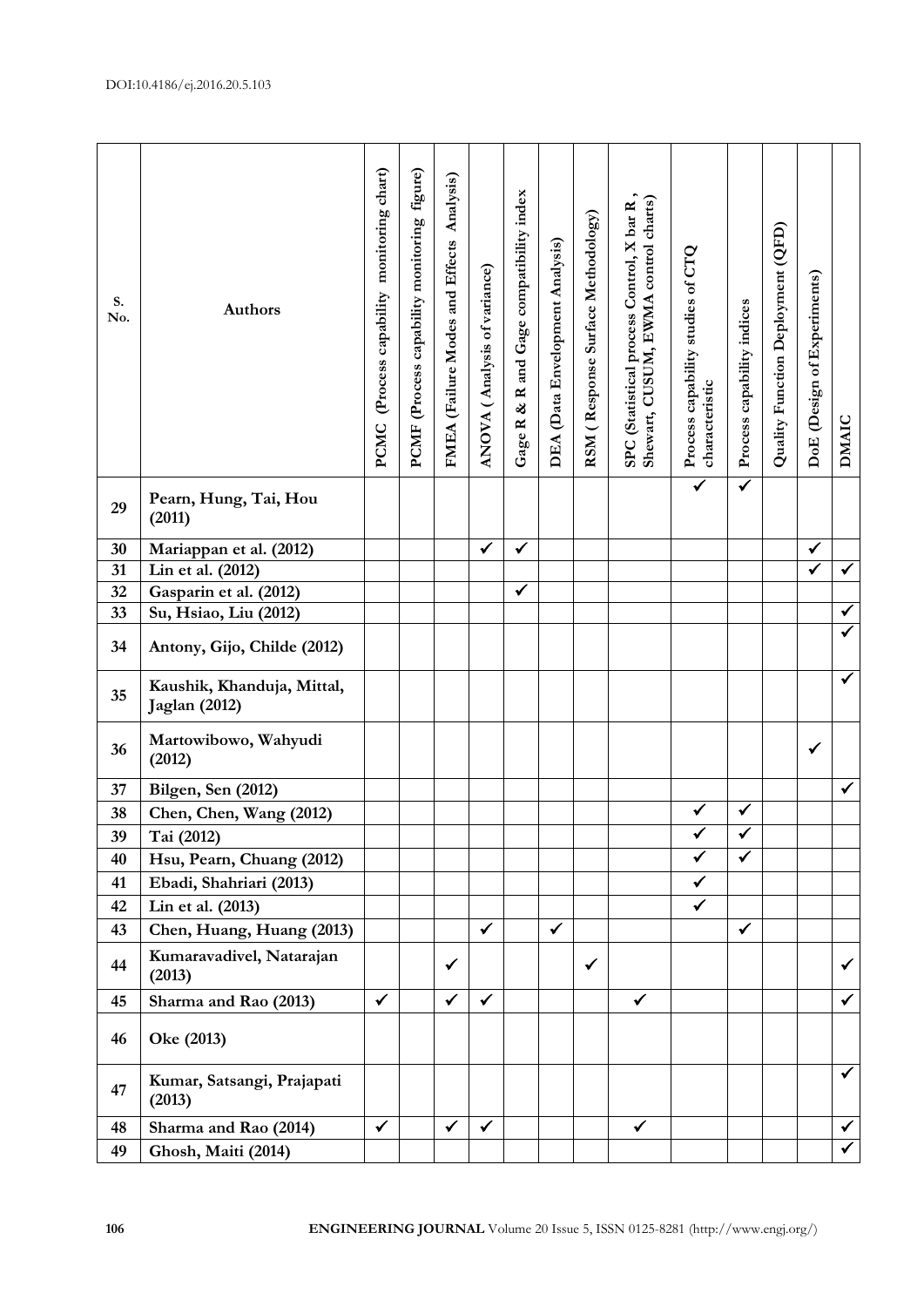| S.<br>No. | <b>Authors</b>                                             | chart)<br>monitoring<br>capability<br>(Process<br>PCMC | figure)<br>capability monitoring<br>(Process<br><b>PCMF</b> | Analysis)<br>and Effects<br>(Failure Modes<br>FMEA | ANOVA (Analysis of variance) | compatibility index<br>Gage<br>and<br>$\approx$<br>ಷ<br>$\simeq$<br>Gage | (Data Envelopment Analysis)<br>DEA | (Response Surface Methodology)<br>RSM | control charts)<br>SPC (Statistical process Control, X bar R<br>Shewart, CUSUM, EWMA | capability studies of CTQ<br>characteristic<br>Process | capability indices<br>Process | (QFD)<br>Quality Function Deployment | (Design of Experiments)<br>DoE | DMAIC        |
|-----------|------------------------------------------------------------|--------------------------------------------------------|-------------------------------------------------------------|----------------------------------------------------|------------------------------|--------------------------------------------------------------------------|------------------------------------|---------------------------------------|--------------------------------------------------------------------------------------|--------------------------------------------------------|-------------------------------|--------------------------------------|--------------------------------|--------------|
| 50        | Jirasukprasert, Garza-Reyes,<br>Kumar and Lim (2014)       |                                                        |                                                             |                                                    |                              |                                                                          |                                    |                                       |                                                                                      |                                                        |                               |                                      |                                | $\checkmark$ |
| 51        | Prashar (2014)                                             |                                                        |                                                             |                                                    |                              |                                                                          |                                    |                                       |                                                                                      |                                                        |                               |                                      |                                | $\checkmark$ |
| 52        | Chang and Wysk (1985)<br>1st Edition Prentice-Hall<br>Inc. |                                                        |                                                             |                                                    |                              |                                                                          |                                    |                                       |                                                                                      |                                                        | ✔                             |                                      |                                |              |

As a whole, PCMC and PCMF give first-hand information on the existing condition of the manufacturing process and guides the process engineering about the process deviations by identifying the process outliers. Hence PCMC and PCMF are simple and useful methods to evaluate the process capability of a machining center by taking the process precision, accuracy and actual capability into consideration.

### **2.2. SPC and X - R Charts**

SPC forms the modern approach towards Quality Assurance where the power of process control is combined with the assurance of acceptance sampling [6]. In SPC, the data acquired from acceptance sampling is used as a feedback of information on the process rather than simple acceptance or rejection of lots. Application of SPC in industry is started by employing a unique ABC plan which discusses about establishing control, establishing capability and maintaining process capability in a phase vise manner. X -R

charts found a place in Statistical Quality Control [7] where the accuracy and precision capability were also

addressed. X -R charts gained popularity as a measure of Statistical process control, to measure and minimize the variations that occur in the process and help solving the problems locally by taking collective decisions [8].

In order to monitor the similar multiple stream processes Group Control Charts (GCC) are used which consists of Group X and group R charts. Apart from X and R charts, the Shewhart, CUSUM and EWMA control charts are employed for Multiple Stream Processes (MSP). CUSUM chart is a cumulative sums of deviations which the observations reflect from the true value and EWMA chart is an exponentially weighted moving average chart. The sensitivity to detect process shift is least for Shewhart when compared to EWMA and CUSUM charts. Jirasettapong and Rojanarowan in their work suggested that in broader terms, where the number of streams in a MSP are less than or equal to 5, then CUSUM charts are aptly suitable, whereas if the number of streams in MSP are greater than 5 then, Shewhart chart in combination with X -R charts is suggested [9]. It has been stressed that the type of control chart depends on the interrelation between the process parameters.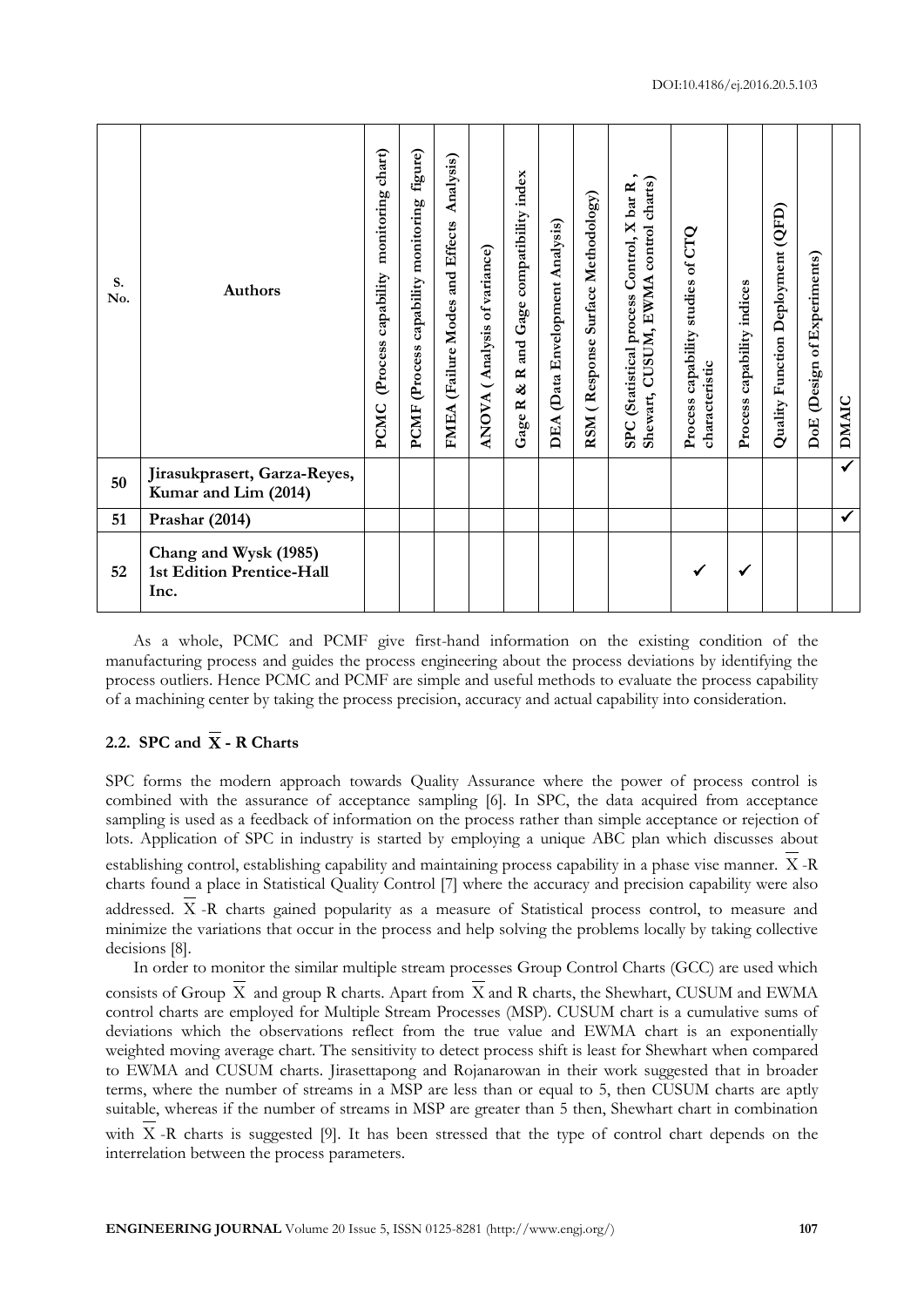Hence, SPC concentrates on process improvement and guides the process engineers to regulate the manufacturing process in order to proactively prevent the occurrence and propagation of defects down the manufacturing line.

#### **2.3. FMEA (Failure Modes and Effects Analysis)**

FMEA is an analysis tool that finds versatile applications in wide areas., The cause-and-effect matrix and the failure modes and effects analysis are both together employed for flywheel casting process to find out the potential causes for low process yield [10]. Key process input and output variables are charted. Remedial actions are taken to correct and prevent variations in the process. Another noted area of application of FMEA is the engine manufacturing process [11, 12]. In the area of engine manufacturing, FMEA is carried out for the Failure Modes of the following observed CTQ characteristics namely, thrust face width of connecting rod and crankshaft stub-end hole diameter after boring operation. Severity, Occurrence and detection ratings are allocated and the corresponding risk-priority-numbers (RPNs) are calculated. Based on the RPNs the remedial actions are taken for process standardization.

#### **2.4. ANOVA (Analysis of Variance)**

ANOVA (Analysis of Variance) is a statistical tool employed for narrowing down to the root cause for degraded process performance. The Post-hoc test establishes the extent of influence of the causes on the CTQ characteristic of concern. In connecting rod and crankshaft components of engine manufacturing, ANOVA is successfully employed for identifying the major root causes and subsequently for identifying the extent of influence of these root causes on process deviations [11, 12]. Among the varied areas of applications of ANOVA, one such area is manufacturing of shafts used in submersible pumps [13]. The surface finish of the shaft was identified as a critical to quality characteristic and ANOVA finds place as a part in the manufacturing process improvement. During the manufacture of front cover of a digital camera [14], the ANOVA methodology was applied to find the significant process parameters that affect the part's quality indices. The results showed that four out of nine process parameters were significant with a significance level of 0.05.

#### **2.5. Gage R & R (Gage Repeatability and Reproducibility)**

Gage Repeatability and Reproducability (Gage R & R) is an important aspect of the measurement system analysis where the measuring instrument capability indices, or also known as the gauge capability indices Cg and Cgk are established [15]. Wrong Gage R & R readings lead to incorrect conclusions and subsequently rejecting good components from the production line. For example, while dimensional verification of micro injection-molded components measured using an optical coordinate measuring machine (OCMM), a difference of 10  $\mu$ m between the different optical set-ups represents a huge gap of about 33 to 50% of the tolerance range for micromechanical parts. Hence, the measuring instrument capability study was through Gage R & R registers a better control on production process.

Gage R&R is equally effective for single sided geometrical tolerances of the larger-the-better or smallerthe-better type. The surface finish of the shaft while manufacturing of shafts used in submersible pumps [13] is a single sided geometrical tolerance of larger-the-better type where Gauge R&R is carried out to make the process stable

#### **2.6. DEA (Data Envelopment Analysis)**

DEA is basically and linear programming tool for finding the efficiency of multiple decision making units involving multiple inputs and outputs. In the field of quality assurance, DEA is employed for simultaneous optimization of multiple interrelated quality indices, leading to product quality improvement [14]. Multiple regression equations are set up and used to produce the dataset for DEA analysis. Through this analysis efficient frontier of process parameters can be found with only a few experimental iterations.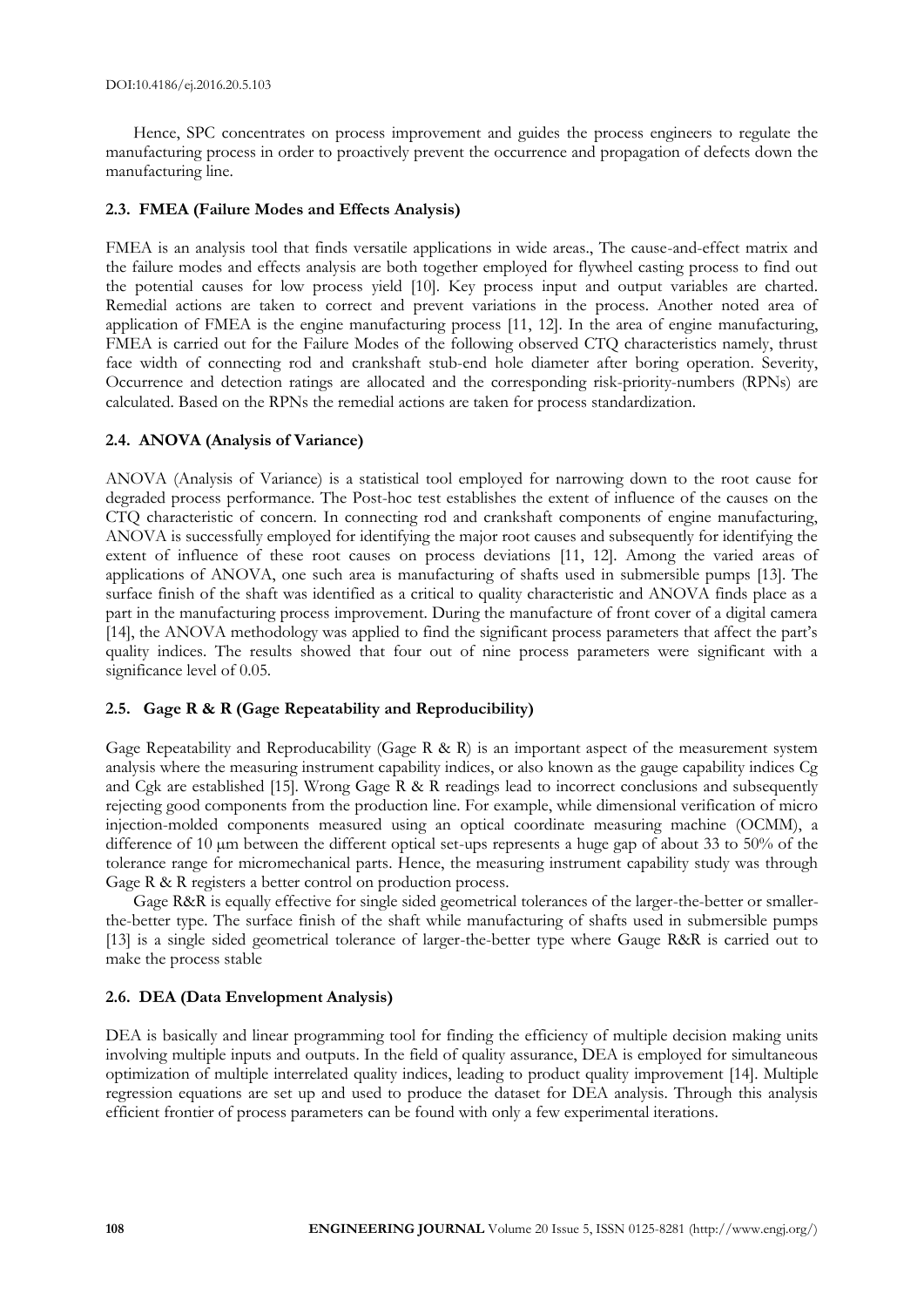#### **2.7. RSM (Response Surface Methodology)**

RSM (Response Surface Methodology) is a mathematical tool for optimizing a response (output variable) which is under the influence of several independent variables (input variables). In the field of flywheel casting process [10], in order to reduce part rejection of green sand castings operations, RSM is employed. Before applying RSM, the casting defects were 6.94% and after applying RSM, the casting defects got reduced to 4.69%. Out of the various process parameters for given conditions, the green strength was identified as the dominant process parameter followed by moisture content, for the major chunk of casting defects. Finally, the optimal combination of casting process parameters satisfied the real requirements of casting operation.

#### **2.8. Process Capability**

Process capability is the database of knowledge for each process which includes, the shapes and size a process can produce, the dimensions and geometric tolerances that can be obtained by various processes, the surface finish attainable, the metal removal rate, the relative cost and other cutting characteristics and constraints [16]. The more exhaustive is this knowledge base, the more complete the process study shall be. The process capability is measured by process capability indices which have wide applicability and importance in quality assurance [17]. Process capability indices have various applicational aspects like gage measurement, supplier selection, multiprocess performance analysis chart and asymmetrical tolerances. It is emphasized that, whatever may be the process capability index (PCI) employed, they are to be used only after the process has been completely brought under statistical control. If the process data set obtained is non-normal process data with a skewed distribution [18], then the data must be first converted to the equivalent normal values and subsequently solve for process mean and standard deviation of the obtained normal and folded normal distribution data. The measurement of process capability of simple linear profiles also better known as linear regressing models constitutes of two methods [19]. The first method uses the average percentage of non-conforming parts to be transformed into a process capability measure. The second method uses a multivariate approach to determine the process capability. The simulation results indicate that both proposed methods perform well.

The applications of manufacturing process capability improvement studies covers wide areas namely, engine manufacturing process [11, 12], crane hook manufacturing process [20], plasma machining [21], CNC turning process [22], blow moulding process [23], polyjet printing [24], brake lever manufacturing [25] aircraft turbine engine blade manufacturing [26], photolithography process control in wafer fabrication [27], manufacture and process capability evaluation of square bumps [28], golf club-shaft manufacture in leisure sport industries [29], tool condition monitoring for grinding wheel in IC manufacturing of silicon wafer [30] and LED assembly in electronics industry [31]. All the works cited depict the process improvement procedure and fosters the fact that any noticeable permanent improvement is possible only through inprocess control and not through end inspection. In all the above works, firstly the CTQ characteristic has been identified in the respective areas of study. Table 2 lists down the identified CTQ characteristic corresponding to the respective manufacturing process. This is succeeded by the collection of data pertaining to the CTQ characteristic and followed by calculation of the process capability indices. Continuous improvement is achieved by taking corrective actions for a lower value of capability index, until the targeted capability index value is reached.

| S.No           | Author/year                                              | Manufacturing process    | CTQ characteristic               |
|----------------|----------------------------------------------------------|--------------------------|----------------------------------|
| $\mathbf{1}$   | K.S.Chen, R.K.Li, S.J.Liao (2002)                        | Crane hook manufacturing | Strength of the crane hook       |
| 2              | Joseph C.Chen, Ye Li, Ronald A.Cox<br>(2009)             | Plasma machining         | Roundness of the holes           |
| 3              | Somkiat Tangjitsitcharoen (2009)                         | CNC turning process      | Cutting chip profile             |
| $\overline{4}$ | Maja Rujnić-Sokele, Mladen Šercer,<br>Damir Godec (2010) | Blow moulding process    | Volume of blow moulded<br>bottle |

Table 2. List of identified CTQ characteristic corresponding to the respective manufacturing process.

**ENGINEERING JOURNAL** Volume 20 Issue 5, ISSN 0125-8281 (http://www.engj.org/) **109**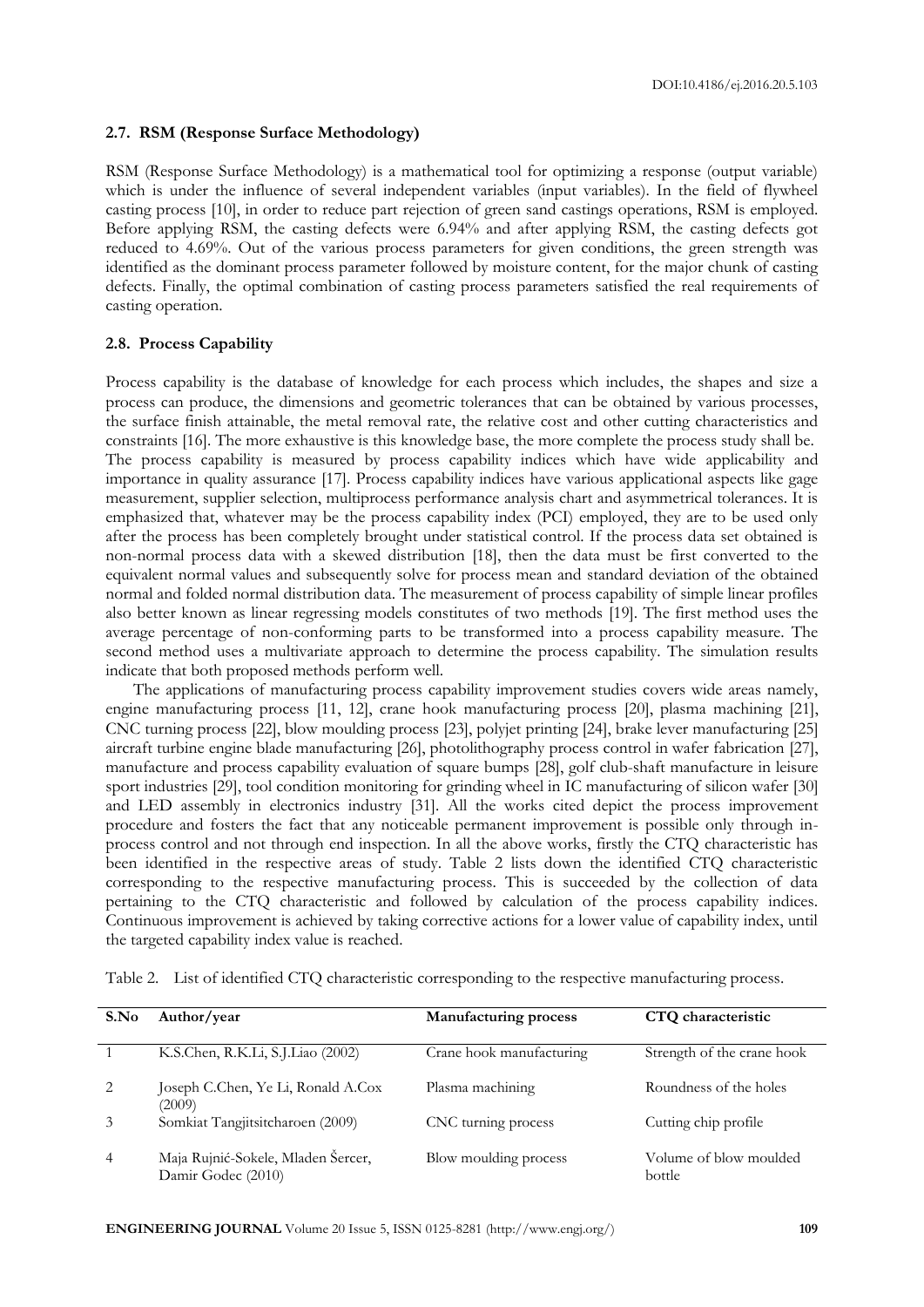| S.No     | Author/year                                  | <b>Manufacturing process</b>                   | CTQ characteristic                      |
|----------|----------------------------------------------|------------------------------------------------|-----------------------------------------|
| 5        | Rupinder Singh (2011)                        | Polyjet printing                               | Profile-accuracy and surface<br>finish  |
| 6        | Chittaranjan Sahey et al. (2011)             | Brake lever manufacturing                      | Brake lever strength                    |
|          | S.J.Lin et al. (2013)                        | Aircraft turbine engine blade<br>manufacturing | Blade profile                           |
| 8        | G.V.S.S.Sharma and P.Sriniyasa Rao<br>(2013) | Connecting rod manufacturing                   | Connecting rod thrust face<br>thickness |
| $\Omega$ | G.V.S.S.Sharma and P.Srinivasa Rao<br>(2014) | Crankshaft manufacturing                       | Crankshaft stub-end hole<br>diameter    |

#### **2.9. DoE (Design of Experiments)**

Design of Experiments (DoE) is basically an experiment oriented optimizing tool for optimizing the output parameter by controlling the input variables. DoE knows no boundaries and is equally effective in almost all fields of engineering and technology. In the field of electronics engineering, DoE is carried out to find the optimum settings of the factors involved in solder paste thickness characteristic of the PCB screening process [32]. In electrical manufacturing industry, the Design of Experiments with a total of 36 experiments is conducted for finding the optimal setting combination for roundness of the holes cut by an aging plasma-cutting machine [21]. In the warm sheet hydroforming process, DoE is employed to determine the optimal process conditions for maximum formability of Aluminum Alloy 5754-O (AA5754-O) [33]. In optical fibre industry, DoE finds a place for enhancing the process of optical fiber and for determining the interrelated factors that affect the process quality of optical fiber [34]. In manufacturing of shafts used in submersible pumps [13], DoE is conducted for improving the surface finish of the shaft. In nonconventional metal removal process of wire EDM, the Taguchi DoE forms a effective tool for optimizing the input process parameters to achieve maximum metal removal rate and minimum surface roughness [35]. Hence, DoE is a powerful experimental optimizing tool for determining the optimal process parameters and stabilizing the process.

#### **2.10.DMAIC Methodology**

The DMAIC approach is a part of six sigma philosophy and is a step-by-step approach consisting of five layered stages. Hwang [36] elaborated on the detail process of DMAIC and formulated simple flowcharts showing the different phases of DMAIC path. Generalized results were obtained in the form of a guiding tool for tracing the DMAIC path for obtaining improvements in quality assurance sector of any firm. Table 3 describes the different stages of DMAIC methodology.

| Stage No. | Abbreviation   | Stage          | Description                                                        |
|-----------|----------------|----------------|--------------------------------------------------------------------|
|           |                | <b>DEFINE</b>  | Defines the problem and the project charter along with the         |
|           |                |                | timelines. Identification of the CTQ characteristic.               |
| 2         | M              | <b>MEASURE</b> | Collection and measurement of raw data pertaining to the           |
|           |                |                | identified CTQ characteristic.                                     |
| 3         | $\overline{A}$ | ANALYZE        | Processing of data collected in the Measurement phase and          |
|           |                |                | employing analytical and optimizing tools.                         |
| 4         |                | <b>IMPROVE</b> | After Analysis phase, experiments are re-conducted and fresh data  |
|           |                |                | is collected to register noticeable improvement in the             |
|           |                |                | manufacturing process.                                             |
| 5         |                | <b>CONTROL</b> | Controls the process by employing process monitoring charts and    |
|           |                |                | control charts, in order to prevent the process from degeneration. |

Table 3. Stages in DMAIC methodology.

In electronics industry DMAIC approach is traced for quality improvement in printed circuit board (PCB) [32]. Here the focus is set on improving the process capability levels of printed circuit board screening process, to greater than or equal to 1.33 i.e., up to 4 sigma levels, which is the industrial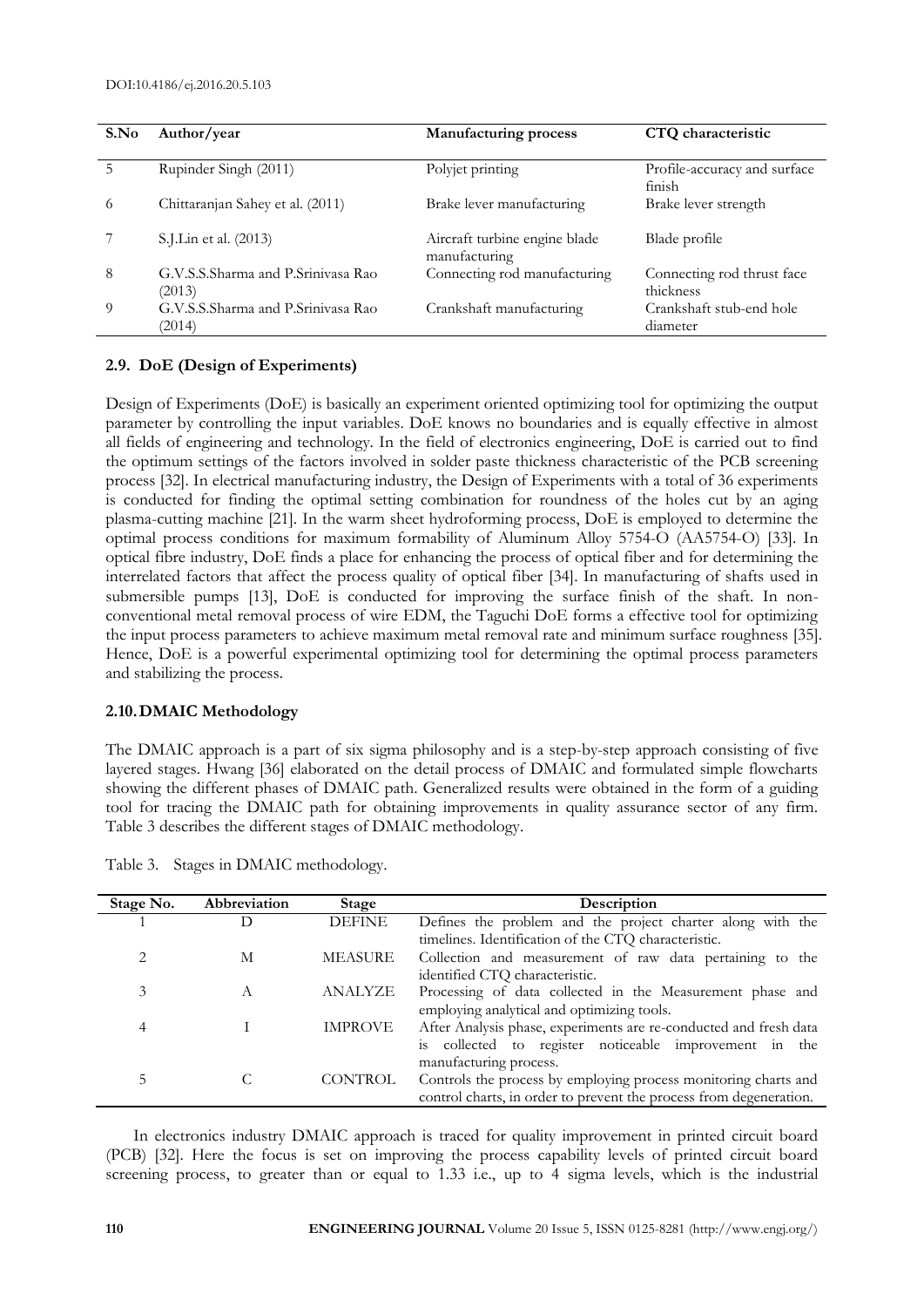benchmark. In the similar lines, DMAIC finds its application in improving the capability of the solder paste printing process of printed circuit boards (PCBs) [37], by reducing the solder paste thickness from a nominal value. The problem of integrated circuit (IC) delamination poses a major challenge in the quality assurance of electronic component manufacturing industry [38]. DMAIC approach is followed for suppressing this problem and for achieving a better quality control plan for the IC assembly process. With the advent of touch-screen products, the thin-film transistor liquid crystal displays (TFT-LCDs) imposes a major problem of fracture resistance property [39]. The six-sigma DMAIC methodology is followed for increasing and optimizing fracture resistance of the TFT-LCDs displays.

In optical fibre industry [34], product quality improvement is achieved by improving the process of strip force of optical fiber and by determining the correlation factors that affect the processes of quality of optical fiber. DMAIC procedure is employed for achieving the same. In the injection molding of optical lens with good surface contour precision [40], process parameters are standardized using the DMAIC procedure.

Gentili et al. [41] applied the DMAIC procedure for a mechanical manufacturing process flow, which manufactures knives. Sahey et al. [25] once again brought the DMAIC approach into use for analyzing the manufacturing lines of a brake lever manufacturing company at Connecticut. Six sigma DMAIC methodology is combined with Lean production techniques [42] for realizing process improvements in brass extrusion and drawing production lines. Further to this, the DMAIC application is seen in various streams namely: reduction of defects in rubber gloves manufacturing process [43], improvement in shopfloor production quality by amending heat-treatment fixtures [44], reduction of cost of poor quality due to deviations in bearing fitment of cooling fan [45], reduction in rejection rate of cycle chain bush in a cycle chain manufacturing unit [46].

DMAIC framework is adopted for improving foundry quality [47]. Two decision tree algorithms namely, Classification and Regression Tree and Chi-squared Automatic Interaction Detection are adopted for reduction in casting defects. The Taguchi's method of experimental design is combined with DMAIC [48] for improving the green sand casting process and reducing process variations.

The field of engine manufacturing involves multi CTQ characteristics for simultaneous control. This is made possible by tracing the DMAIC approach to solve the deviations in the thrust face grinding operations of the connecting rod machining process [11] and deviations in the crankshaft stub-end hole diameter of the crankshaft manufacturing process [12]. The valve guide length and valve stem clearance are the CTQ characteristics which are needed to be maintained during the exhaust valve manufacturing [49]. DMAIC procedure is traced for achieving the desired process capability levels during the exhaust valve manufacturing.

Examinations are conducted to integrate lean Principles with six-sigma DMAIC methodology [50], as a coherent approach to continuous improvement. Standard framework for lean six sigma has been devised. On a whole, in automotive industry, selection of six sigma project is very crucial. In this process, a Fuzzy Analytic Hierarchy Process (FAHP) technique is devised for project selection in the Define Phase of six sigma DMAIC process [51].

It can be summarized that, the six sigma DMAIC process started with an initiation of change in the outlook of the manufacturing companies from final quality inspection to the in-process inspection. The manufacturing companies initiated the thought of, in-process control and statistical process control. Through the six sigma DMAIC philosophy, a tremendous change in the outlook of the manufacturing companies from final quality inspection to the in-process inspection is observed. In order to sustain the fierce competition, the firms started the cost-cutting measures by improving the related process. This leaded to change in thinking of managers from, after the defect "detecting" ideology to before the defect "preventive" ideology, which is the life-line of six-sigma DMAIC philosophy [52].

#### **3. Conclusion**

In-process inspection is by-far better than end inspection of components for acceptance sampling in the manufacturing sector. On realizing this fact, many manufacturing firms have started employing the process monitoring charts for in-process control. The basic process capability indices namely the process potential capability index (Cp) and the process performance capability index (Cpk) were then calculated and compared with the industrial benchmark. Hence, the industrial trend started a strategic shift from the acceptance sampling to in-process control, with the philosophy that if the process at every stage is capable of manufacturing dimensionally correct components, then the final product or outcome of the process is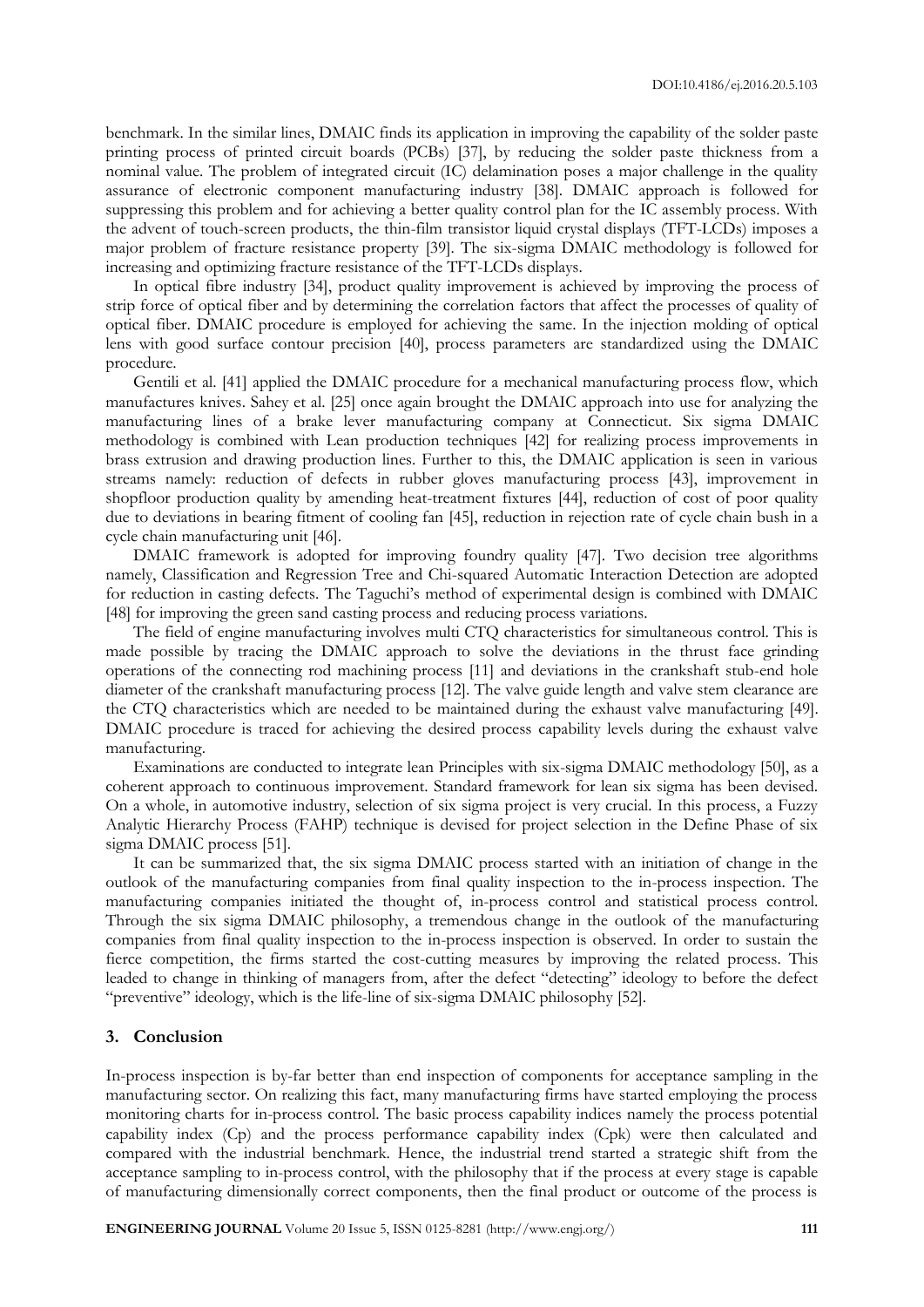bound to be matching the set quality standards. This work captures enhancement in quality assurance through process capability improvement work performed in varied areas of industrial manufacturing. In every research paper referred here it has been observed as a whole, that, there is a strategic shift from end inspection to in-process control for minimizing the defects. The further scope of study is in developing a self-sustaining process capability model wherein the bottom line operators and workers of the manufacturing sectors are trained to be as knowledgeable employees. These front-line knowledge employees are the ones who anticipate the changes in the process beforehand in order to prevent the process from deviations and bring in the concept of zero defects into reality.

#### **References**

- [1] S. A. Oke, "Manufacturing quality function deployment: Literature review and future trends," *Engineering Journal*, vol. 17, no. 3, pp. 79-103, 2013.
- [2] R. W. Hoerl, and R. Snee, "Statistical thinking and methods in quality improvement: A look to the future," *Quality Engineering*, vol. 22, no. 3, pp. 119-129, 2010.
- [3] G. E. Box, and W. H. Woodall, "Innovation, quality engineering, and statistics," *Quality Engineering*, vol. 24, no. 1, pp. 20-29, 2012.
- [4] K. Chen, K. Yu, and S. Sheu, "Process capability monitoring chart with an application in the siliconfiller manufacturing process," *International Journal of Production Economics*, vol. 103, no. 2, pp. 565-571, 2006.
- [5] K. Yu, S. Sheu, and K. Chen, "The evaluation of process capability for a machining center," *The International Journal of Advanced Manufacturing Technology*, vol. 33, no. 5-6, pp. 505-510, 2007.
- [6] E. G. Schilling, "The transition from sampling to SPC," *ASTM Special Technical Publication*, vol. 1209, pp. 94-94, 1994.
- [7] J. W. Locke, "Statistical measurement control," *ASTM Special Technical Publication*, vol. 1209, pp. 30-30, 1994.
- [8] M. Dudek-Burlikowska, "Quality estimation of process with usage control charts type XR and quality capability of process C p, C pk," *Journal of Materials Processing Technology*, vol. 162, pp. 736-743, 2005.
- [9] P. Jirasettapong, and N. Rojanarowan, "A guideline to select control charts for multiple stream processes control," *Engineering Journal*, vol. 15, no. 3, pp. 1-14, 2011.
- [10] A. Kumaravadivel, and U. Natarajan, "Application of Six-Sigma DMAIC methodology to sand-casting process with response surface methodology," *The International Journal of Advanced Manufacturing Technology*, vol. 69, no. 5-8, pp. 1403-1420, 2013.
- [11] G. Sharma, and P. S. Rao, "Process capability improvement of an engine connecting rod machining process," *Journal of Industrial Engineering International*, vol. 9, no. 1, pp. 1-9, 2013.
- [12] G. Sharma, and P. S. Rao, "A DMAIC approach for process capability improvement an engine crankshaft manufacturing process," *Journal of Industrial Engineering International*, vol. 10, no. 2, pp. 1-11, 2014.
- [13] V. Mariappan, R. S. P. Gaonkar, M. Sakhardande, and M. Dhawalikar, "An integrated statistical analysis for process improvement," *International Journal of System Assurance Engineering and Management*, vol. 3, no. 3, pp. 184-193, 2012.
- [14] W.-L. Chen, C.-Y. Huang, and C.-Y. Huang, "Finding efficient frontier of process parameters for plastic injection molding," *Journal of Industrial Engineering International*, vol. 9, no. 1, pp. 1-11, 2013.
- [15] S. Gasparin, G. Tosello, H. N. Hansen, and A. Islam, "Quality control and process capability assessment for injection-moulded micro mechanical parts," *The International Journal of Advanced Manufacturing Technology*, vol. 66, no. 9-12, pp. 1295-1303, 2013.
- [16] T. C. Chang, and R. A. Wysk, *An Introduction to Automated Process Planning Systems*. Prentice Hall Professional Technical Reference, 1984.
- [17] C.-W. Wu, W. Pearn, and S. Kotz, "An overview of theory and practice on process capability indices for quality assurance," *International Journal of Production Economics*, vol. 117, no. 2, pp. 338-359, 2009.
- [18] H.-C. Lin, "The measurement of a process capability for folded normal process data," *The International Journal of Advanced Manufacturing Technology*, vol. 24, no. 3-4, pp. 223-228, 2004.
- [19] M. Ebadi, and H. Shahriari, "A process capability index for simple linear profile," The International *Journal of Advanced Manufacturing Technology*, vol. 64, no. 5-8, pp. 857-865, 2013.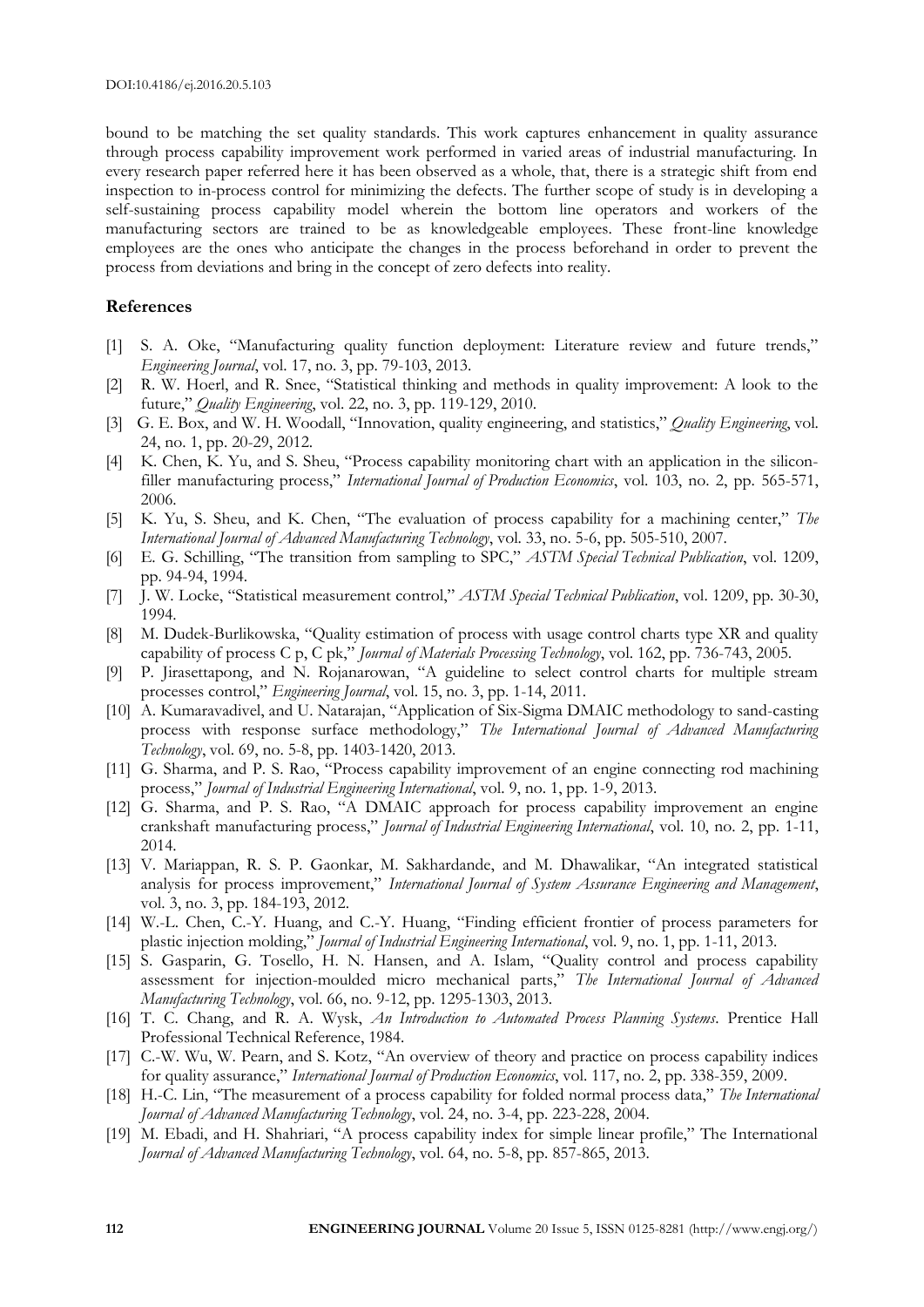- [20] S. Lioa, R. Li, and K. Chen, "Capability evaluation of a product family for processes of the larger-thebetter type," *The International Journal of Advanced Manufacturing Technology*, vol. 20, no. 11, pp. 824-832, 2002.
- [21] J. C. Chen, Y. Li, and R. A. Cox, "Taguchi-based Six Sigma approach to optimize plasma cutting process: an industrial case study," *The International Journal of Advanced Manufacturing Technology*, vol. 41, no. 7-8, pp. 760-769, 2009.
- [22] S. Tangjitsitcharoen, "Advance in detection system to improve the stability and capability of CNC turning process," *Journal of Intelligent Manufacturing*, vol. 22, no. 6, pp. 843-852, 2011.
- [23] M. Rujnić-Sokele, M. Šercer, and D. Godec, "Process capability analysis in the manufacturing of PET bottles," *International Journal of Material Forming*, vol. 3, no. 1, pp. 531-534, 2010.
- [24] R. Singh, "Process capability study of polyjet printing for plastic components," *Journal of Mechanical Science and Technology*, vol. 25, no. 4, pp. 1011-1015, 2011.
- [25] C. Sahay, S. Ghosh, and P. K. Bheemarthi, "Process improvement of brake lever production using DMAIC (+)," in *Proc. ASME 2011 International Mechanical Engineering Congress and Exposition*, American Society of Mechanical Engineers, pp. 801-826.
- [26] S. Lin, D. Yang, F. Cheng, and M. Wu, "Aircraft turbine engine manufacturing with multiple specifications," *Journal of Testing and Evaluation*, vol. 41, no. 1, pp. 1-7, 2013.
- [27] M.-Y. Liao, H.-Y. Kang, A. H. Lee, and C.-W. Wu, "Capability testing based on subsamples: a case on photolithography process control in wafer fabrication," *Journal of Testing and Evaluation*, vol. 38, no. 2, pp. 1-10, 2010.
- [28] W. Pearn, H. Hung, Y. Tai, and H. Hou, "Process capability evaluation for square bumps with mean shift," *Journal of Testing and Evaluation*, vol. 39, no. 5, pp. 918-927, 2011.
- [29] K.-S. Chen, H.-T. Chen, and C.-H. Wang, "A study of process quality assessment for golf club-shaft in leisure sport industries," *Journal of Testing and Evaluation*, vol. 40, no. 3, pp. 512-519, 2012.
- [30] Y.-C. Hsu, W. Pearn, and Y.-F. Chuang, "Precision Tool Condition Monitoring for Grinding Wheel in IC Manufacturing of Silicon Wafer," *Journal of Testing and Evaluation*, vol. 40, no. 6, pp. 916-922, 2012.
- [31] Y. Tai, "Evaluating Process Yield for LED Assembly under Undetected Process Parameter Change," *Journal of Testing and Evaluation*, vol. 40, no. 3, pp. 485-490, 2012.
- [32] J. Tong, F. Tsung, and B. Yen, "A DMAIC approach to printed circuit board quality improvement," *The International Journal of Advanced Manufacturing Technology*, vol. 23, no. 7-8, pp. 523-531, 2004.
- [33] M. Koç, A. Agcayazi, and J. Carsley, "An experimental study on robustness and process capability of the warm hydroforming process," *Journal of Manufacturing Science and Engineering*, vol. 133, no. 2, pp. 021008, 2011.
- [34] W.-T. Lin, S.-T. Wang, M.-H. Li, and C.-T. Huang, "Enhancement of process capability for strip force of tight sets of optical fiber using Taguchi's Quality Engineering," *Optical Fiber Technology*, vol. 18, no. 2, pp. 101-107, 2012.
- [35] S. Martowibowo, and A. Wahyudi, "Taguchi method implementation in taper motion wire EDM process optimization," *Journal of The Institution of Engineers (India): Series C*, vol. 93, no. 4, pp. 357-364, 2012.
- [36] Y.-D. Hwang, "The practices of integrating manufacturing execution systems and Six Sigma methodology," *The International Journal of Advanced Manufacturing Technology*, vol. 31, no. 1-2, pp. 145-154, 2006.
- [37] M.-H. C. Li, A. Al-Refaie, and C.-Y. Yang, "DMAIC approach to improve the capability of SMT solder printing process," *IEEE Transactions on Electronics Packaging Manufacturing*, vol. 31, no. 2, pp. 126- 133, 2008.
- [38] C.-T. Su, T.-L. Chiang, and K. Chiao, "Optimizing the IC delamination quality via six-sigma approach," *IEEE Transactions on Electronics Packaging Manufacturing*, vol. 28, no. 3, pp. 241-248, 2005.
- [39] C.-T. Su, Y.-H. Hsiao, and Y.-L. Liu, "Enhancing the fracture resistance of medium/small-sized TFT-LCDs using the Six Sigma methodology," *IEEE Transactions on Components, Packaging and Manufacturing Technology*, vol. 2, no. 1, pp. 149-164, 2012.
- [40] W. Lo, K. Tsai, and C. Hsieh, "Six Sigma approach to improve surface precision of optical lenses in the injection-molding process," *The International Journal of Advanced Manufacturing Technology*, vol. 41, no. 9-10, pp. 885-896, 2009.
- [41] E. Gentili, F. Aggogeri, and M. Mazzola, "The improvement of a manufacturing stream using the DMAIC method," in *Proc. ASME 2006 International Mechanical Engineering Congress and Exposition*, American Society of Mechanical Engineers, pp. 127-133.

**ENGINEERING JOURNAL** Volume 20 Issue 5, ISSN 0125-8281 (http://www.engj.org/) **113**